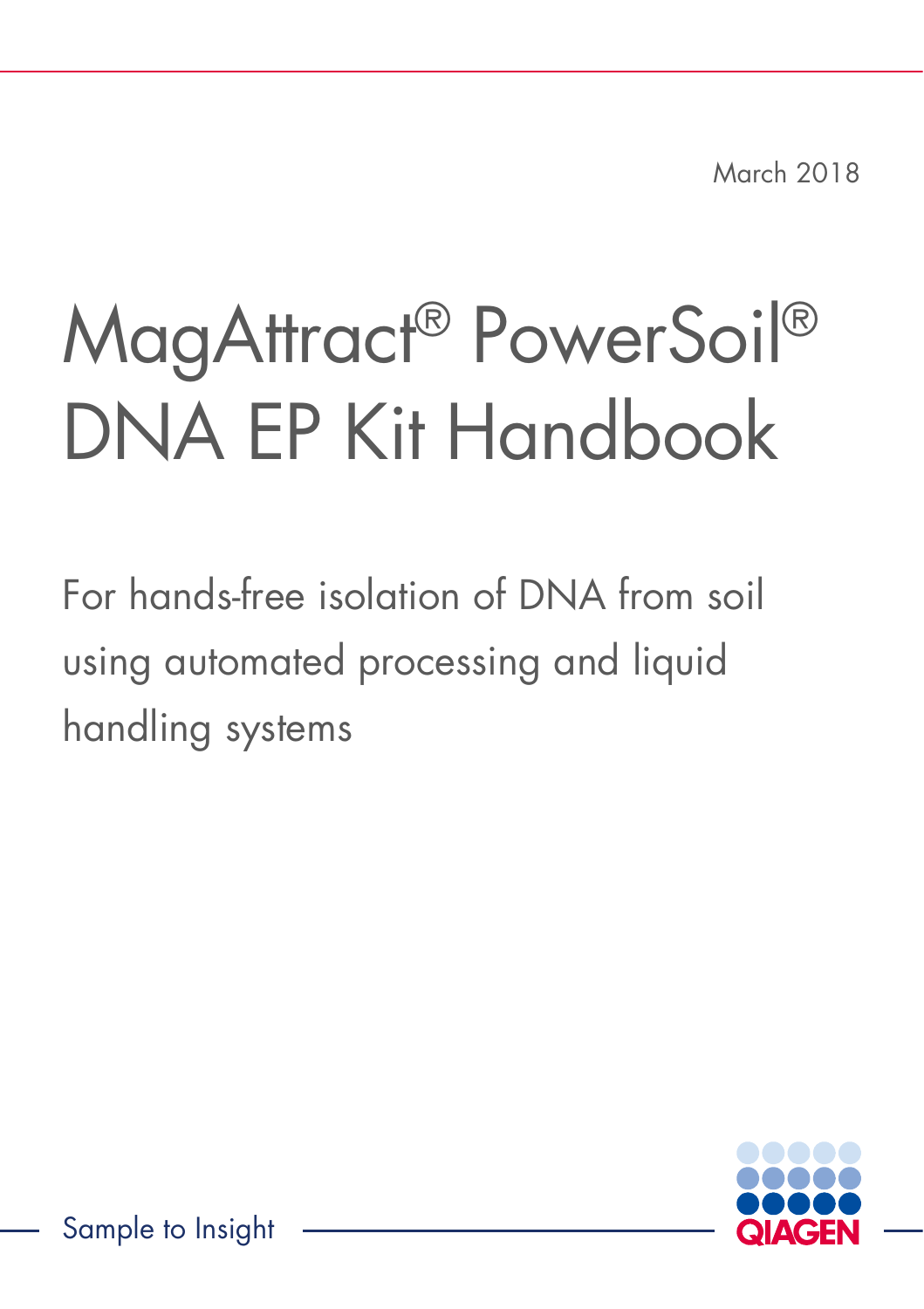### Contents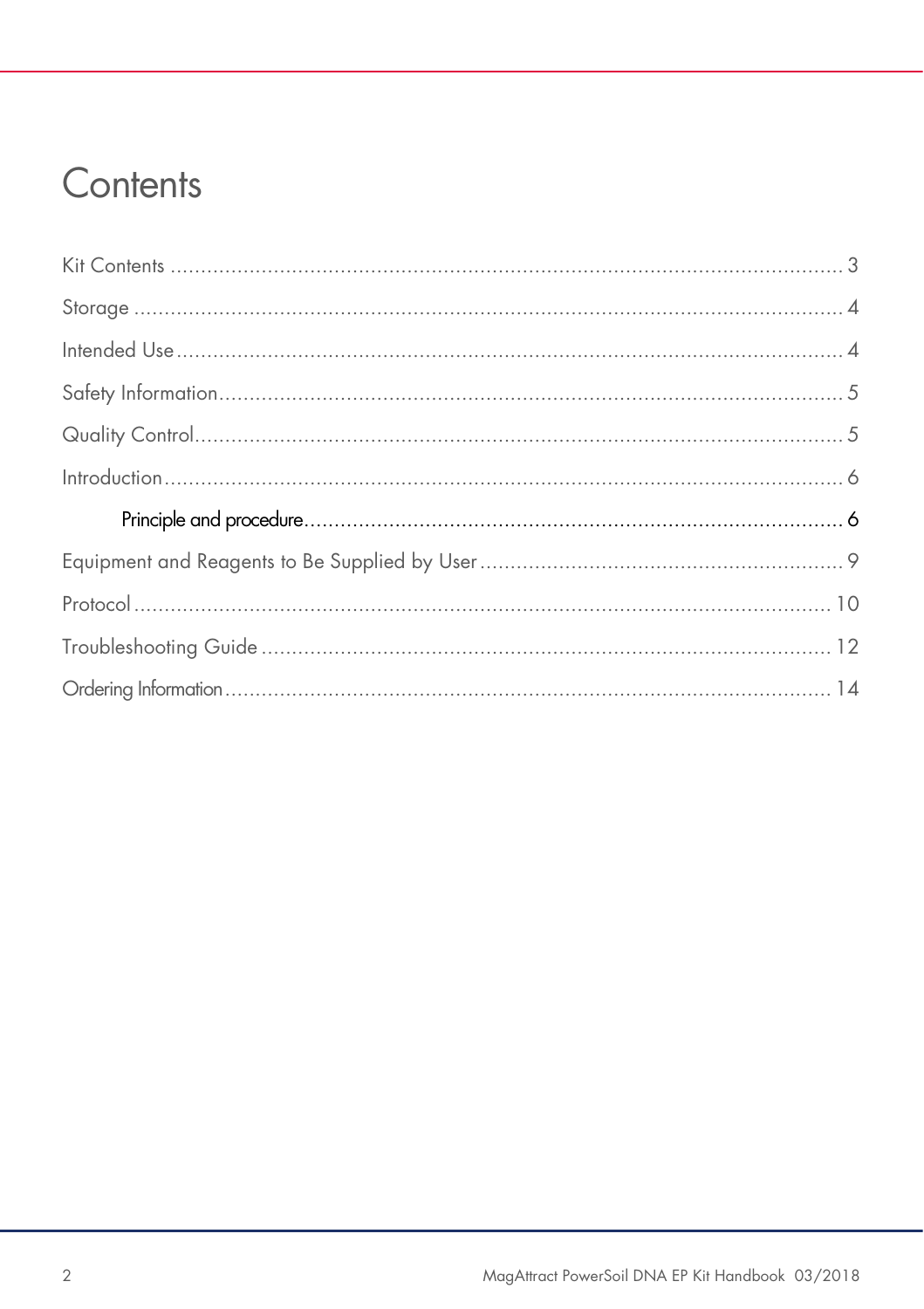### Kit Contents

| MagAttract PowerSoil DNA EP Kit        | (384)                    |
|----------------------------------------|--------------------------|
| Catalog no.                            | 27100-4-EP               |
| Number of preps                        | $4 \times 96$            |
| PowerBead DNA Plates, Garnet           | $\overline{A}$           |
| PowerBead Solution                     | $2 \times 200$ ml        |
| Solution SL                            | $2 \times 15$ ml         |
| Solution IR                            | 200 ml                   |
| ClearMag <sup>®</sup> Binding Solution | $2 \times 200$ ml        |
| ClearMag Zorb Reagent                  | $9$ m                    |
| ClearMag Wash Solution                 | 765 ml                   |
| Solution EB                            | $51$ ml                  |
| RNase A Solution                       | 2 <sub>m</sub>           |
| Collection Plates (1 ml)               | $2 \times 4$             |
| Collection Plates (2 ml)               | $\boldsymbol{\varDelta}$ |
| Microplate (96 Well)                   | $\boldsymbol{\Lambda}$   |
| Sealing Tape                           | $2 \times 16$            |
| <b>Elution Sealing Mats</b>            | $\overline{\mathcal{A}}$ |
| Quick Start Protocol                   | 1                        |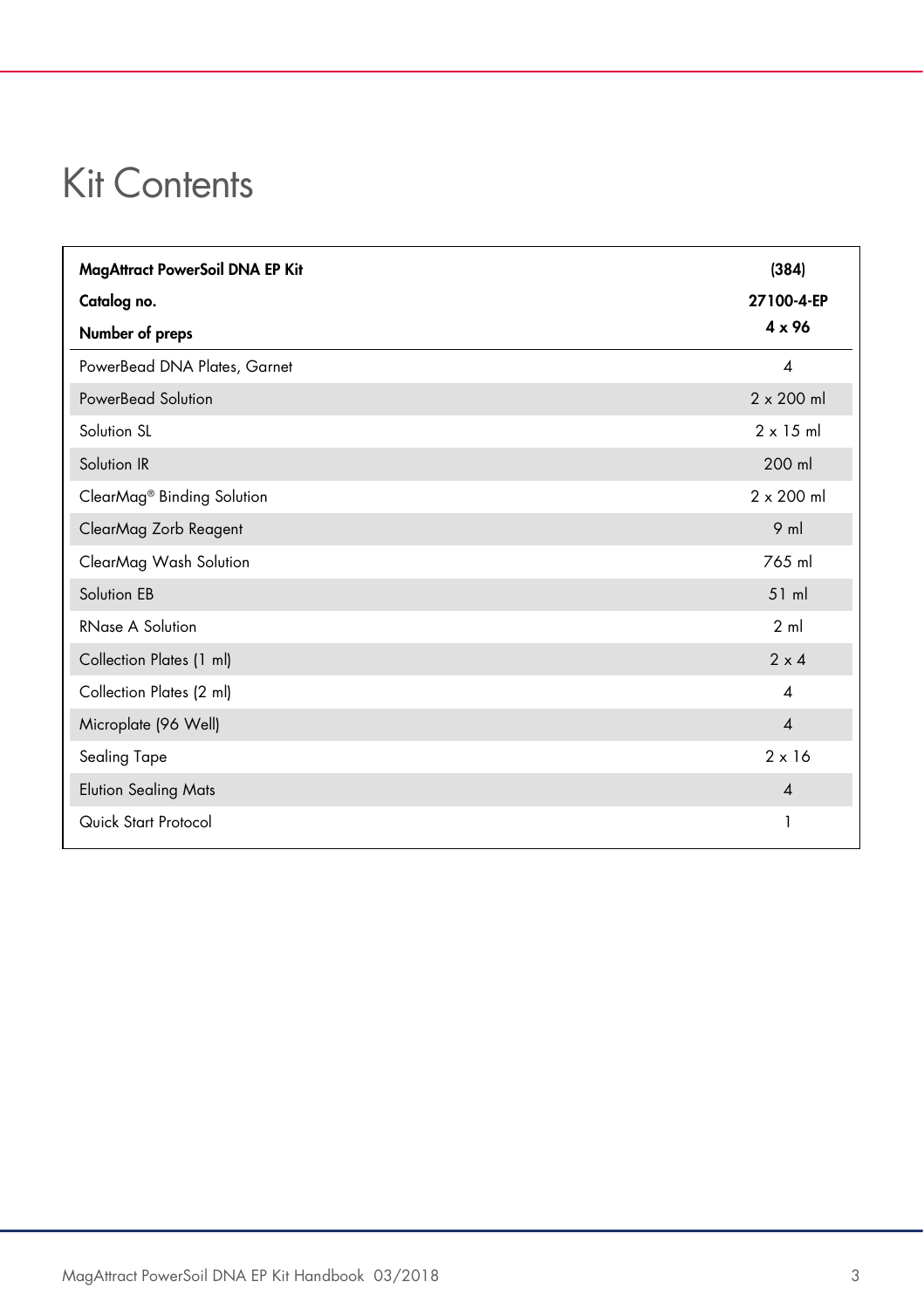### **Storage**

RNase A Solution can be stored at room temperature (15–25°C) for 1 year. For storage longer than 1 year or if ambient temperatures often exceed 25°C, we recommend keeping the RNase A Solution at 2–8°C.

All other components of the MagAttract PowerSoil DNA EP Kit can be stored at room temperature until the expiration date printed on the label.

### Intended Use

All MagAttract products are intended for molecular biology applications. These products are not intended for the diagnosis, prevention or treatment of a disease.

All due care and attention should be exercised in the handling of the products. We recommend all users of QIAGEN products to adhere to the NIH guidelines that have been developed for recombinant DNA experiments, or to other applicable guidelines.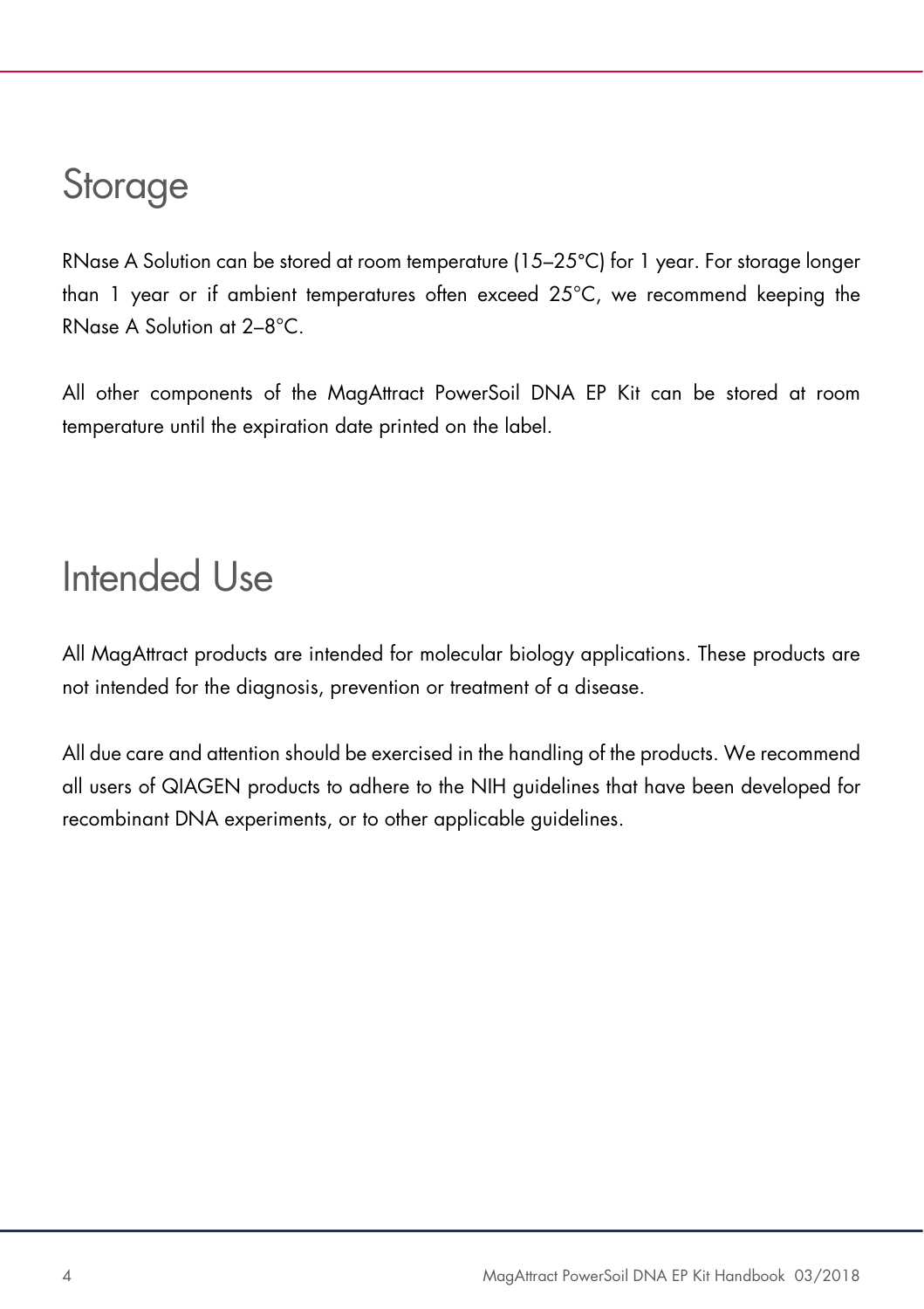### Safety Information

When working with chemicals, always wear a suitable lab coat, disposable gloves and protective goggles. For more information, please consult the appropriate safety data sheets (SDSs). These are available online in convenient and compact PDF format at www.qiagen.com/safety where you can find, view and print the SDS for each QIAGEN kit and kit component.



DO NOT add bleach or acidic solutions directly to the sample preparation waste.

PowerBead Solution contains guanidine salts, which can form highly reactive compounds when combined with bleach. If liquid containing this buffer is spilt, clean with a suitable laboratory detergent and water. If the spilt liquid contains potentially infectious agents, clean the affected area first with laboratory detergent and water, and then with 1% (v/v) sodium hypochlorite.

## Quality Control

In accordance with QIAGEN's ISO-certified Quality Management System, each lot of MagAttract PowerSoil DNA EP Kits is tested against predetermined specifications to ensure consistent product quality.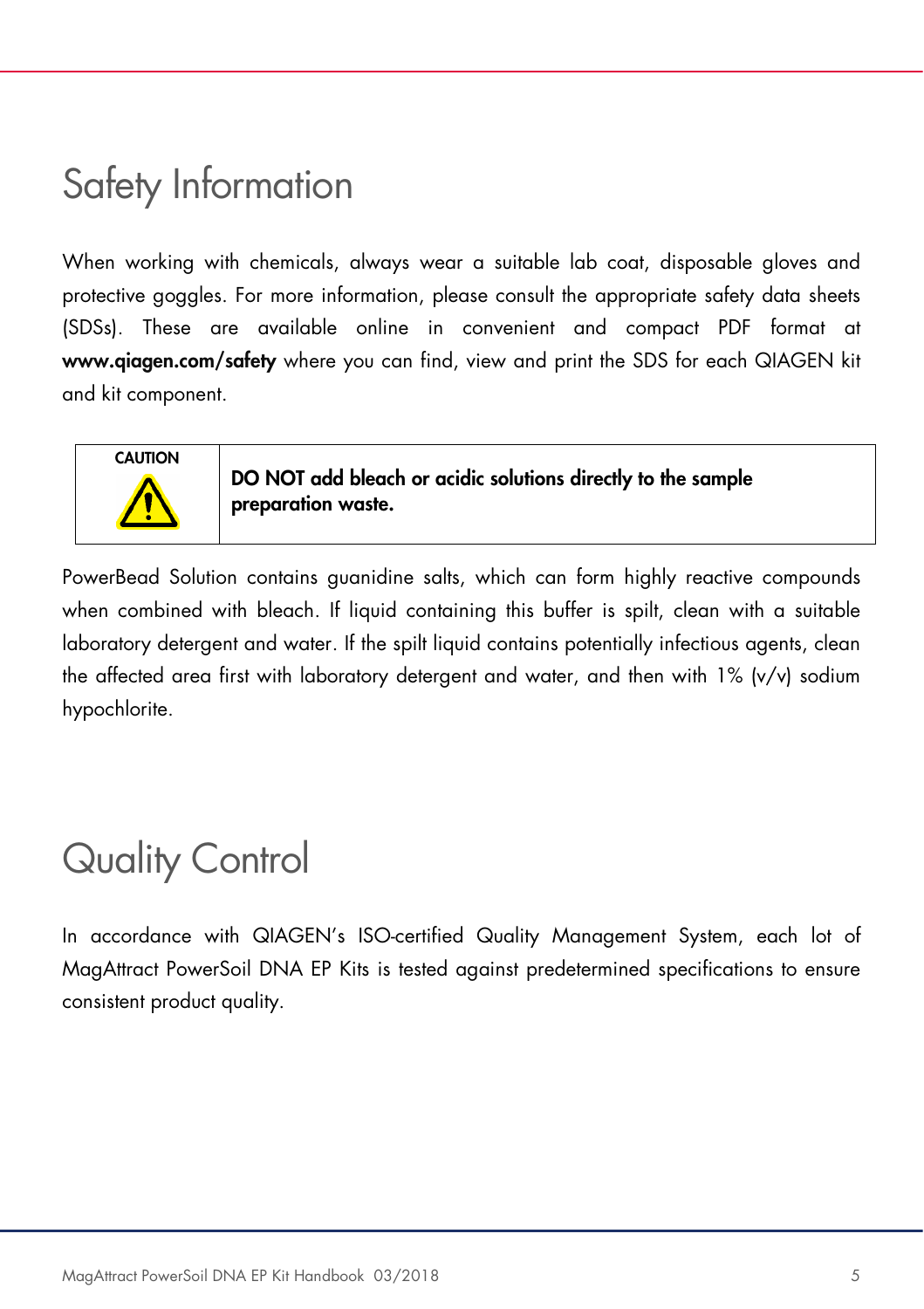### Introduction

The MagAttract PowerSoil DNA EP Kit is optimized for use with the Eppendorf® epMotion® 5075 TMX platform.

The MagAttract PowerSoil DNA EP Kit can be used for automated isolation of microbial DNA from all types of soil as well as other environmental samples high in humic acids, such as compost, sediment and manure. The kit can be used to process up to 0.25 grams of sample and employs Inhibitor Removal Technology® (IRT) to remove PCR inhibitors released during the extraction process. Additionally, a novel, proprietary magnetic bead system is used to isolate nucleic acids from the IRT-treated lysate without binding residual contaminants. The result is inhibitor-free DNA that is ready to use in demanding downstream applications, including PCR, qPCR and next-generation sequencing (NGS).

### Principle and procedure

Environmental samples are added to a 96 well bead beating plate for rapid and thorough homogenization. Cell lysis occurs by a combination of mechanical and chemical methods. Humic acids are removed using IRT. Total genomic DNA is captured on specialized magnetic beads in the presence of buffers that avoid the use of chaotropic salts and ethanol. DNA is washed on the beads and then eluted using a 10 mM Tris (pH 8) buffer.

Quantification of DNA using PicoGreen® will yield values approximately 15% lower than the actual yield due to the presence of residual wash solution in the DNA. The wash solution does not inhibit PCR or interfere with NGS.

This kit requires the use of a specialized plate shaker to facilitate the bead beating process in the PowerBead DNA Plates. We recommend the TissueLyser II (cat. no. 85300) and Plate Adapter Set (cat. no. 11990). Homogenization may also be performed in 2 ml bead tubes using a Vortex Genie® 2 or a high-powered bead beater such as the PowerLyzer® 24 Homogenizer (cat. no. 13155).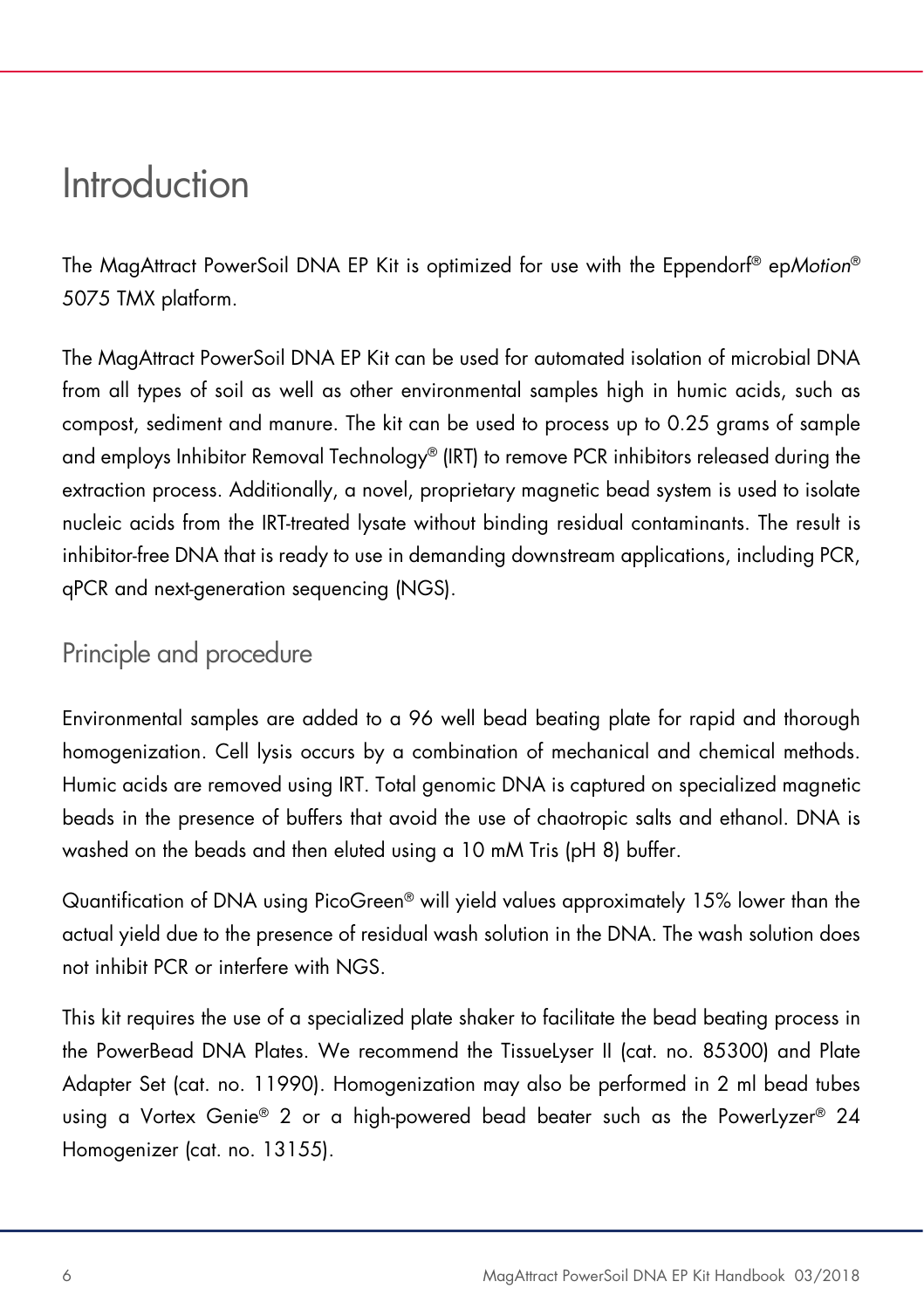The MagAttract PowerSoil DNA EP Kit is optimized for use with the Eppendorf epMotion 5075 TMX platform to isolate DNA from up to 850 µl of lysate per well in the 2 ml Collection Plate (provided). This kit requires the use of a plate shaker on the robotic deck. A heating block is optional, but recommended. We also highly recommend using the QIAGEN 96 well Magnet Type A (cat. no. 36915) with large open-platform robots for best results. However, other magnetic separators that efficiently pull the magnetic beads away from the center of the well may be also used.

The plastic plates provided with the MagAttract PowerSoil DNA EP Kit have thin plastic walls that permit the efficient conductivity of magnetic field, which allows for faster and more complete separation of the magnetic beads from solution.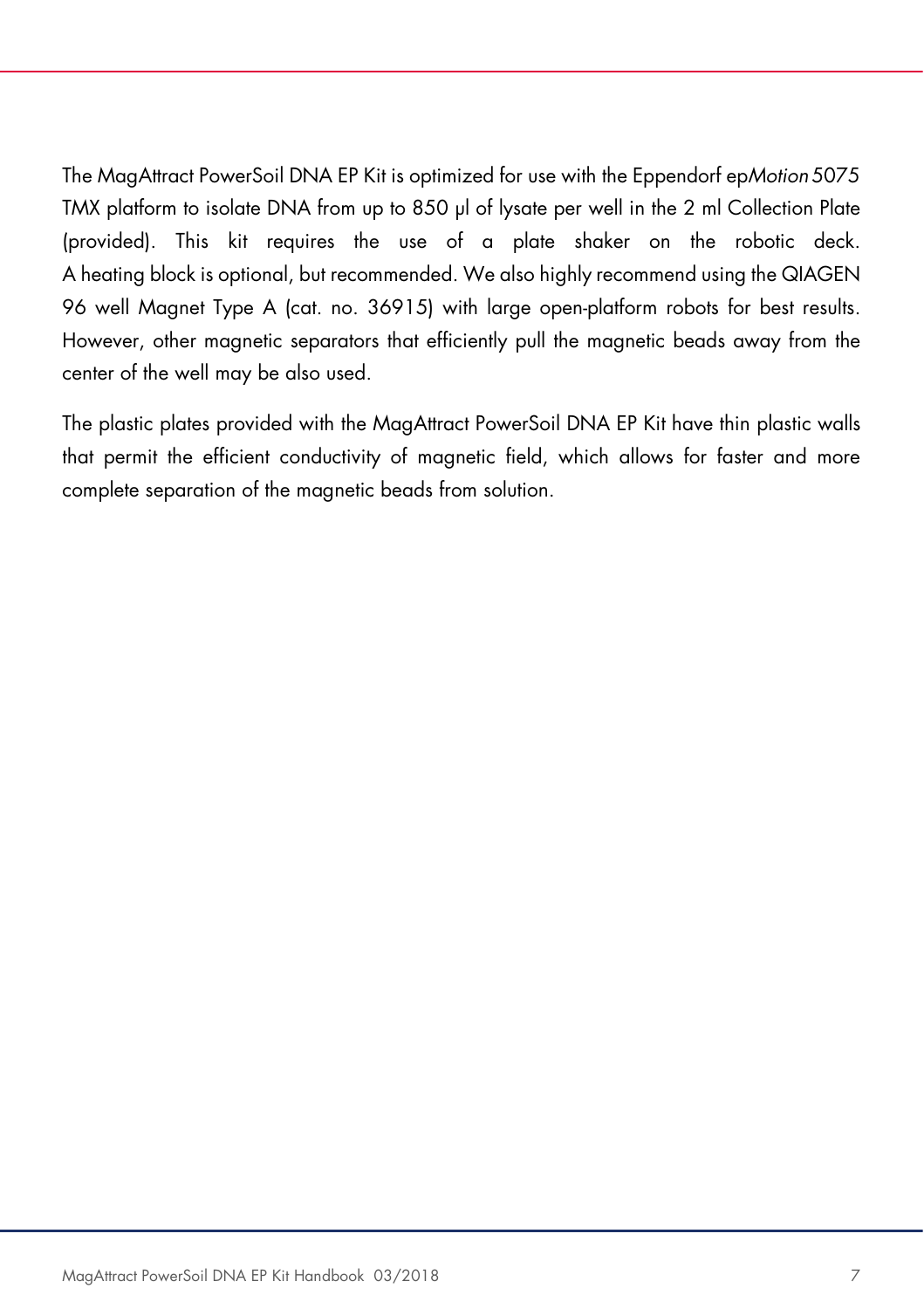

#### MagAttract PowerSoil DNA EP Kit Procedure

Figure 1. MagAttract PowerSoil DNA EP Kit procedure.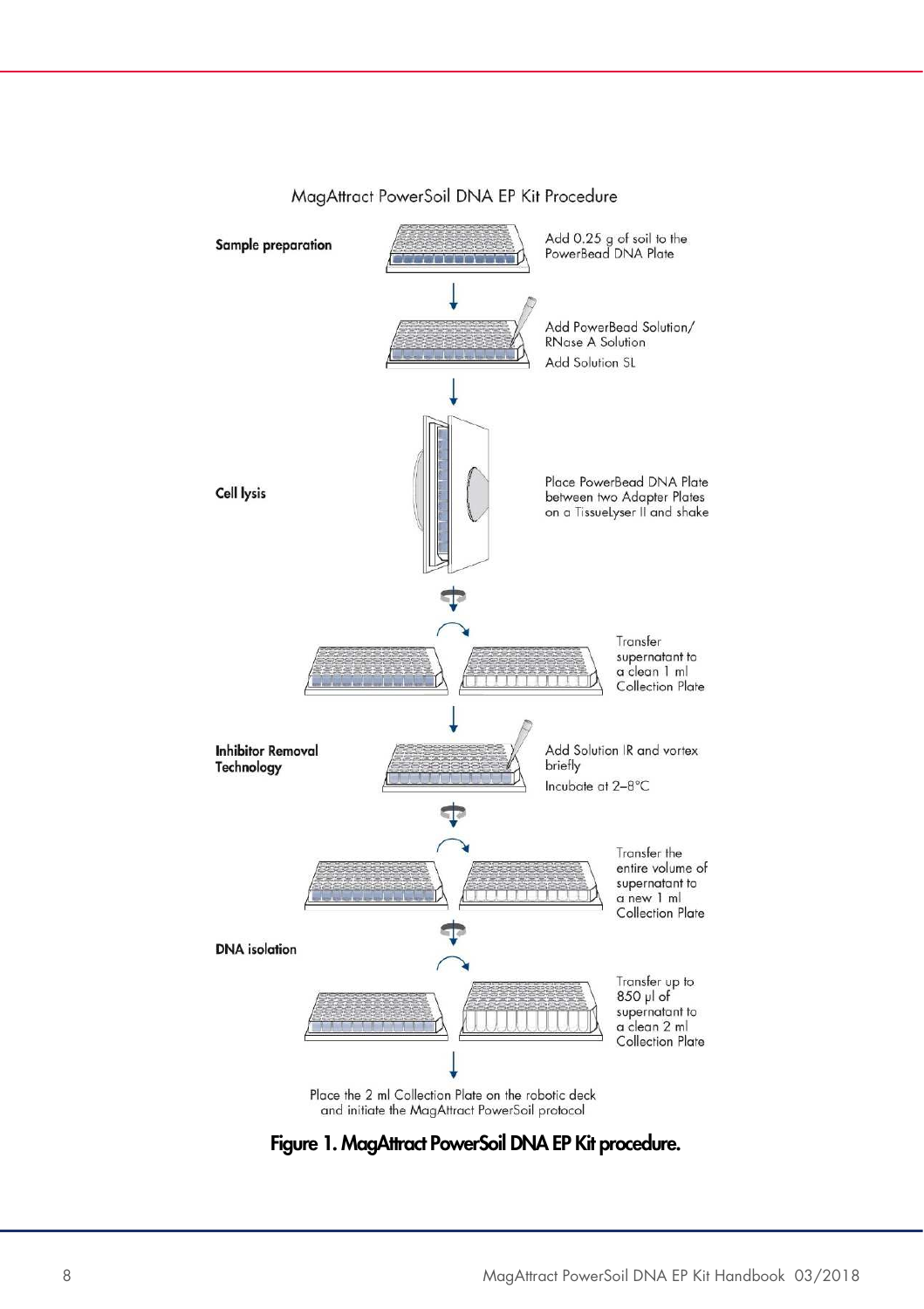## Equipment and Reagents to Be Supplied by User

When working with chemicals, always wear a suitable lab coat, disposable gloves and protective goggles. For more information, consult the appropriate safety data sheets (SDSs) available from the product supplier.

- Centrifuge capable of handling two 96 well blocks at 4500 x g **Note:** If you have a centrifuge with a maximum speed less than  $4500 \times g$ , refer to the Troubleshooting Guide.
- Multi-channel pipettors (100 μl–850 μl)
- Single-channel pipettors (5 μl–1000 μl)
- For 96 well plates: Mechanical Shaker and Plate Adapter Sets (cat. nos. 11996 and 11990 respectively)
- Vortex-Genie 2 Vortex
- Multi-channel pipettor reagent reservoirs for 10–150 ml.
- Please contact your Eppendorf representative for the epMotion plastic disposables specific to your platform.
- Appropriate tips for multi-channel pipettors to be used in the lysate preparation steps. Note: These tips must fit in the round wells of the 1 ml blocks. Examples of appropriate tips are Thermo Scientific ART<sup>™</sup> (cat. no. 2179-HR), Eppendorf (cat. no. 0030077750) and Rainin<sup>™</sup> (cat. no. RT-1000F).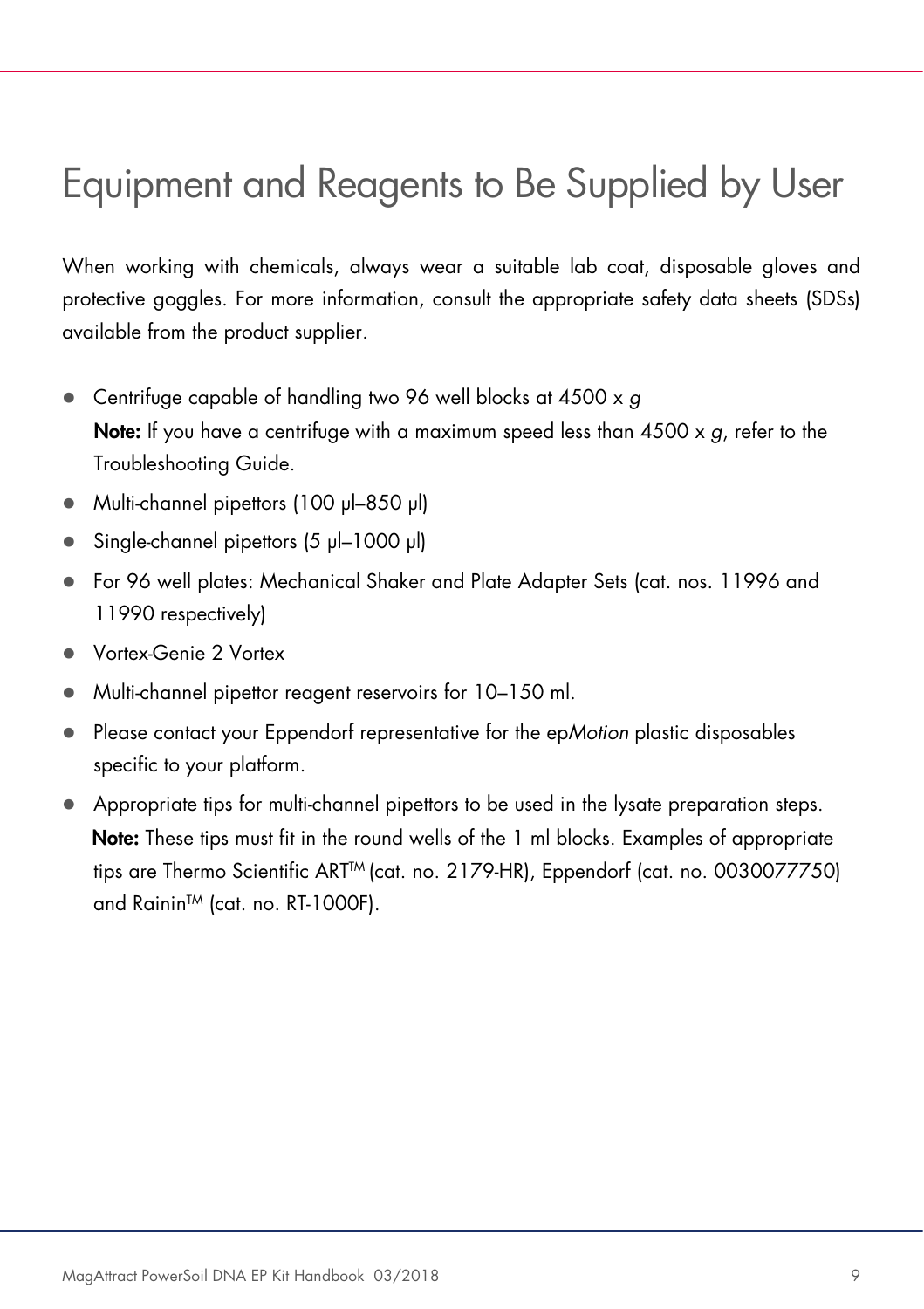### Protocol

Important points before starting

- Add 4 µl RNase A Solution to each 750 µl of PowerBead Solution. Each 96 well plate will require exactly 72 ml of this mixture. To allow for pipetting variations and overage for the reagent reservoir, we suggest adding 400 µl of the RNase A Solution to 75 ml of the PowerMag® Bead Solution for every 96 well plate you plan to process.
- If Solution SL has precipitated, heat at 60°C until the precipitate has dissolved. Mix gently. Solution SL can be used while it is still warm.

### Procedure

- 1. Carefully peel off the Square Well Mat that covers the PowerBead DNA Plate and set aside. Add 0.25 g of soil sample to each well of the PowerBead DNA Plate. Note: This is an appropriate stopping point. You can store the PowerBead DNA Plate at 2–8°C covered with the Square Well Mat.
- 2. Add 750 µl of PowerBead/RNase A Solution to each well of the PowerBead DNA Plate.
- 3. Add 60 µl of Solution SL to each well. Secure the Square Well Mat (from Step 1) tightly to the PowerBead DNA Plate.
- 4. Note: A proper seal of the mat is critical to prevent loss of sample and leakage.
- 5. Place each PowerBead Plate between 2 Adapter Plates (cat. no.11990) and place on a TissueLyser II (cat. no. 85300). Reference the protocol provided with the Adapter Plates for proper placement. Shake at speed 20 for 10 min.
- 6. After the first 10 min cycle, remove the block and rotate it so that the side closest to the machine body is now furthest from the machine. Shake again at speed 20 for 10 min.
- 7. Centrifuge the PowerBead DNA Plate at  $4500 \times g$  for 6 min at room temperature.
- 8. Carefully and without splashing, remove and discard the Square Well Mat and transfer the supernatant to a clean 1 ml Collection Plate (provided).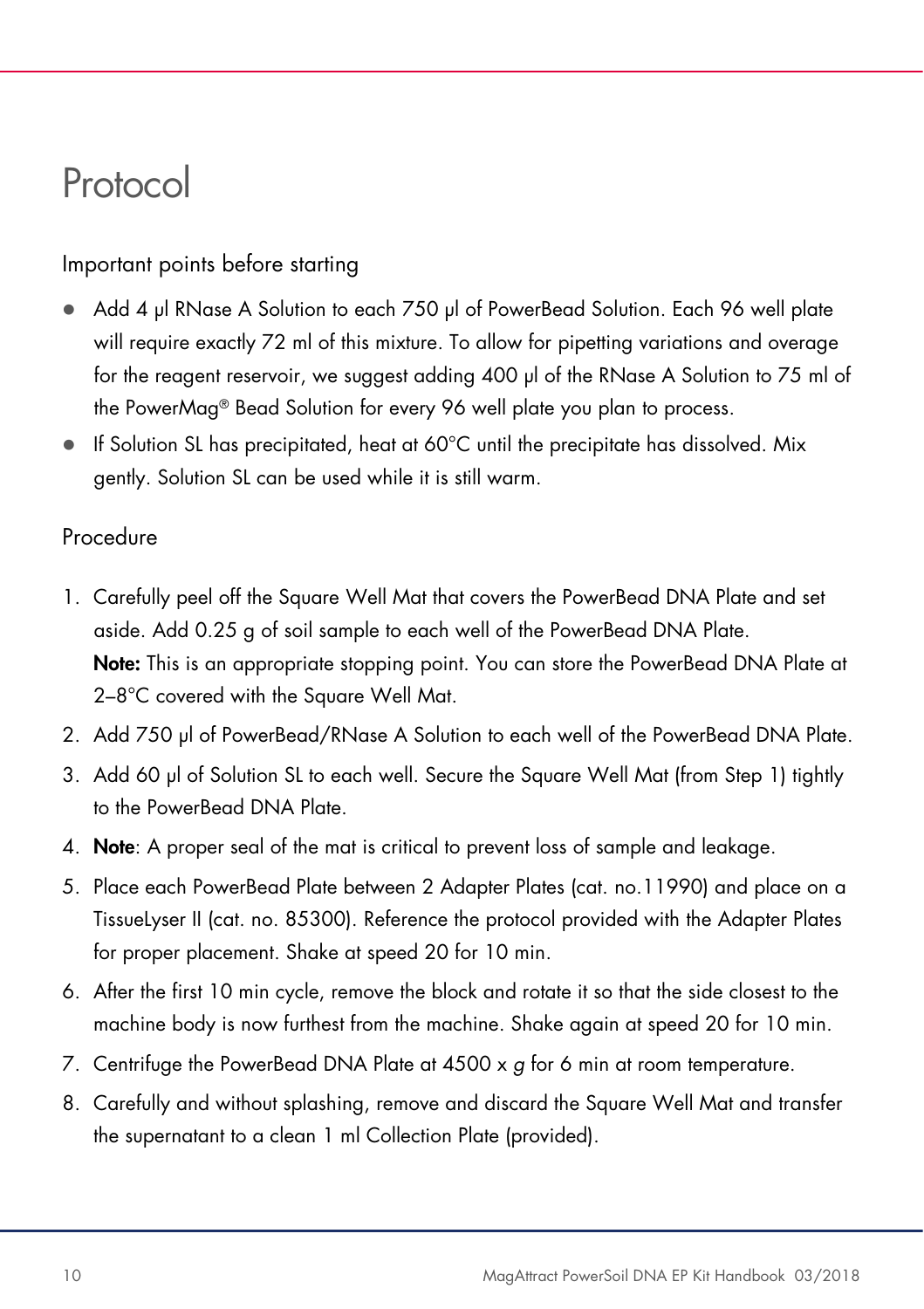- 9. Add 450 µl of Solution IR to each well and apply Sealing Tape to the 1 ml Collection Plate. Vortex horizontally for 5 s and incubate at 2–8°C for 10 min. Centrifuge the plate at 4500 x g for 6 min at room temperature. Remove and discard Sealing Tape.
- 10. Avoiding the pellet, transfer the entire volume of supernatant to a new 1 ml Collection Plate (provided). Apply Sealing Tape and centrifuge at  $4500 \times g$  for 6 min. Remove and discard Sealing Tape.
- 11. Avoiding any residual pellet, transfer no more than 850 µl of supernatant to a 2 ml Collection Plate (provided).

Note: You may place the supernatant in the 2 ml Collection Plate at 2-8°C for several hours if you need to stop or if you can only process one 96 well plate at a time.

- 12. Place the 2 ml Collection Plate containing the supernatant on the epMotion robotic deck as indicated in the epMotion program worktable.
- 13. For each 96 well plate to be processed, add 174 ml of ClearMag Wash Solution into an Eppendorf 400 ml reservoir placed at the appropriate location on the deck as indicated in the epMotion program worktable.
- 14. For each 96 well plate to be processed, add 11 ml of Solution EB into an Eppendorf 30 ml reservoir placed in an Eppendorf tub holder at the appropriate location on the deck as indicated in the epMotion program worktable.
- 15. Vortex the bottle containing ClearMag Beads (Zorb Reagent) until beads are resuspended. For each 96 well plate to be processed, add 2 ml ClearMag Beads to 85 ml of ClearMag Binding Solution in a mixing vessel (user provided). Vortex well.
- 16. Transfer the entire volume of ClearMag Binding Solution/ClearMag Beads into an Eppendorf 100 ml reservoir placed in an Eppendorf tub holder located at the appropriate location on the deck as indicated on the epMotion program worktable.
- 17. Initiate the epMotion protocol.

Note: Start the protocol immediately to avoid settling of the beads. If there is a delay of more than 3 min, re-agitate the beads.

18. Upon completion, cover the wells of the 96 Well Plate with an Elution Sealing Mat (provided). The DNA is now ready for downstream applications.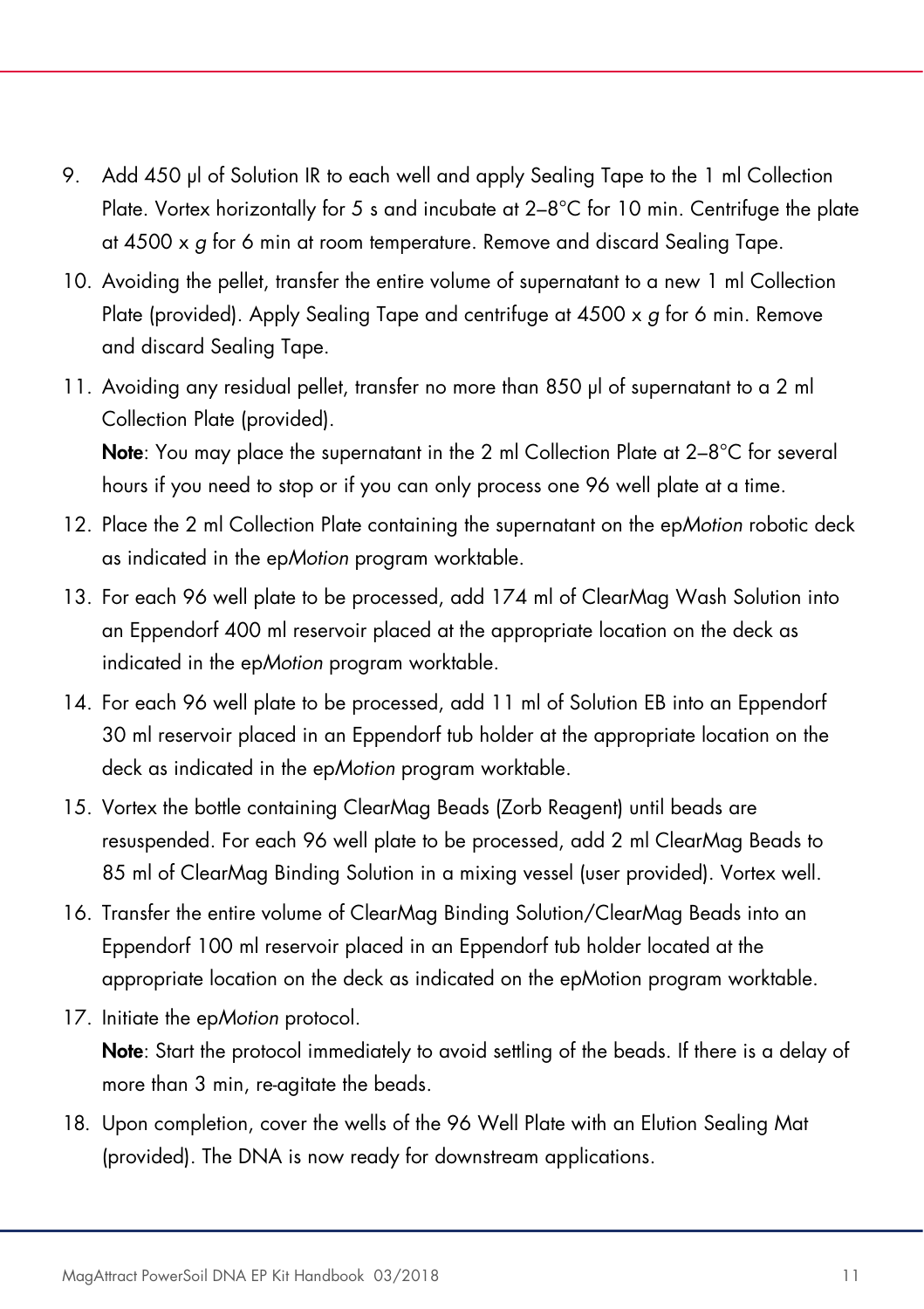### Troubleshooting Guide

This troubleshooting guide may be helpful in solving any problems that may arise. For more information, see also the Frequently Asked Questions page at our Technical Support Center: www.qiagen.com/FAQ/FAQList.aspx. The scientists in QIAGEN Technical Services are always happy to answer any questions you may have about either the information and/or protocols in this handbook or sample and assay technologies (for contact information, visit www.qiagen.com).

|     |                                                                         | <b>Comments and suggestions</b>                                                                                                                                                                                                                                                             |  |  |
|-----|-------------------------------------------------------------------------|---------------------------------------------------------------------------------------------------------------------------------------------------------------------------------------------------------------------------------------------------------------------------------------------|--|--|
|     | Soil processing                                                         |                                                                                                                                                                                                                                                                                             |  |  |
| a)  | Amount of soil to process                                               | The MagAttract PowerSoil DNA EP Kit is designed to process 0.25 g of soil.<br>For efficient 96 well homogenization, we do not recommend increasing the<br>amount of soil processed.                                                                                                         |  |  |
| b)  | Soil sample is high in<br>water content                                 | Weigh the slurry and dispense into wells. We suggest restricting the starting<br>weight of the slurry to 0.25 g. Increasing the amount of slurry used will<br>increase volumes of subsequent steps.                                                                                         |  |  |
| c)  | Using a centrifuge with a<br>maximum speed less than<br>$4500 \times g$ | Multiply the protocol time and speed to determine the total force required (x<br>g). Divide this total by the maximum speed of your centrifuge (round up if<br>necessary). This will be the number of minutes your centrifuge will need to run<br>to achieve the appropriate overall force. |  |  |
|     |                                                                         | <b>Example:</b> 10 min at 4500 x $q = 45,000$ .                                                                                                                                                                                                                                             |  |  |
|     |                                                                         | If your centrifuge has a maximum speed of $2500 \times g$ , divide $45,000$ by<br>$2500 = 18$ min of centrifugation.                                                                                                                                                                        |  |  |
| DNA |                                                                         |                                                                                                                                                                                                                                                                                             |  |  |
| a)  | DNA does not amplify                                                    | Make sure to check DNA yields by gel electrophoresis or spectrophotometer<br>reading. An excess amount of DNA will inhibit a PCR reaction.                                                                                                                                                  |  |  |
|     |                                                                         | Diluting the template DNA should not be necessary with DNA isolated using<br>the MagAttract PowerSoil DNA EP Kit; however, it should still be attempted.                                                                                                                                    |  |  |
|     |                                                                         | If DNA will still not amplify after trying the steps above, then PCR optimization<br>(changing reaction conditions and primer choice) may be needed.                                                                                                                                        |  |  |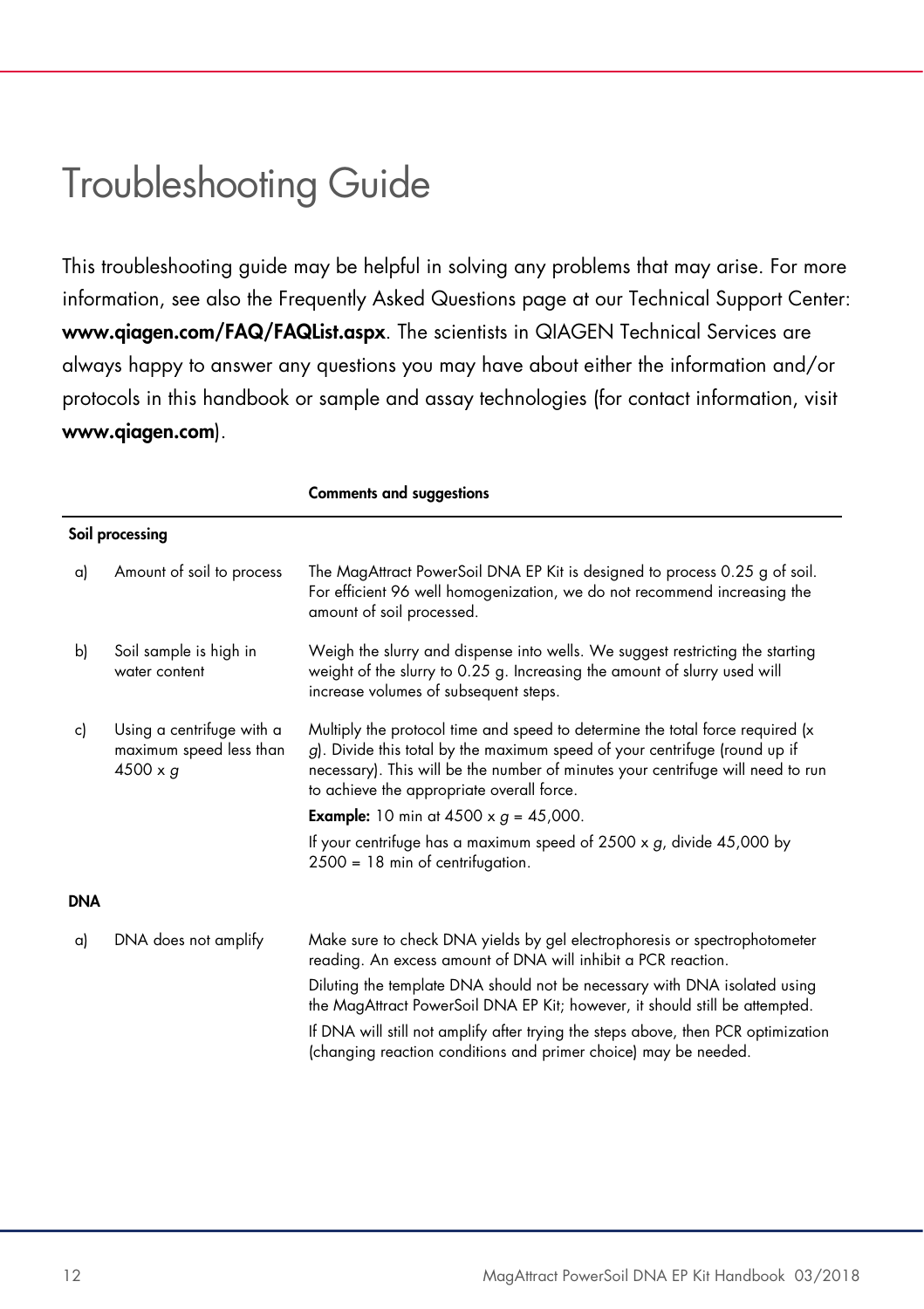#### Comments and suggestions

| b) | Concentrating eluted<br><b>DNA</b>          | The final volume of eluted DNA will be 100 µl. The DNA may be<br>concentrated by adding 5 µl of 5 M NaCl and inverting 3-5 times to mix.<br>Next, add 200 µl of 100% cold ethanol and invert 3-5 times to mix. Incubate<br>at $-20^{\circ}$ C for at least 10 min to overnight. Centrifuge at 10,000 x g for 5 min<br>at room temperature. Decant all liquid and wash the DNA pellet with cold<br>70% ethanol. Centrifuge at 10,000 x g for 10 min to pellet the DNA. Remove<br>residual ethanol in a speed vac, a dessicator or air dry. Resuspend<br>precipitated DNA in sterile water or sterile 10 mM Tris.<br><b>Note:</b> This procedure must be done individually; eluted samples must be |  |  |
|----|---------------------------------------------|--------------------------------------------------------------------------------------------------------------------------------------------------------------------------------------------------------------------------------------------------------------------------------------------------------------------------------------------------------------------------------------------------------------------------------------------------------------------------------------------------------------------------------------------------------------------------------------------------------------------------------------------------------------------------------------------------|--|--|
|    |                                             | transferred to microcentrifuge tubes.                                                                                                                                                                                                                                                                                                                                                                                                                                                                                                                                                                                                                                                            |  |  |
| c) | Storing DNA                                 | DNA is eluted in EB Solution (10 mM Tris) and must be stored at -15 to<br>-30°C or -65 to -90°C to prevent degradation. DNA can be eluted in TE<br>without loss, but the EDTA may inhibit downstream reactions such as PCR and<br>automated sequencing. DNA may also be eluted with sterile DNA-free PCR<br>grade water (cat. no. 17000-10). DNA that has been eluted with sterile<br>water should be stored at -65°C to -90°C. Prolonged storage in the<br>microplates at 2-8°C will result in the loss of liquid due to evaporation.                                                                                                                                                           |  |  |
|    | Alternative lysis methods                   |                                                                                                                                                                                                                                                                                                                                                                                                                                                                                                                                                                                                                                                                                                  |  |  |
| a) | Difficult to lyse cells                     | After adding SL Solution, incubate at 70°C for 10 min. After the incubation,<br>proceed with the mechanical lysis step using the Plate Shaker (Step 4).                                                                                                                                                                                                                                                                                                                                                                                                                                                                                                                                          |  |  |
| b) | Enhancing lysis using<br>freeze-thaw cycles | Add samples to the PowerBead DNA Plate and maintain at either -15 to<br>-30°C or -65 to -90°C until the samples are completely frozen. Immediately<br>float the PowerBead DNA Plate in a 65°C water bath. Repeat the freeze-thaw<br>a second time and proceed with the addition of SL Solution.                                                                                                                                                                                                                                                                                                                                                                                                  |  |  |
|    |                                             | Optional: After the second freeze-thaw, SL Solution can be added along with<br>Proteinase K Solution (cat. no. 1222-2) to improve lysis efficiency for some<br>organisms.                                                                                                                                                                                                                                                                                                                                                                                                                                                                                                                        |  |  |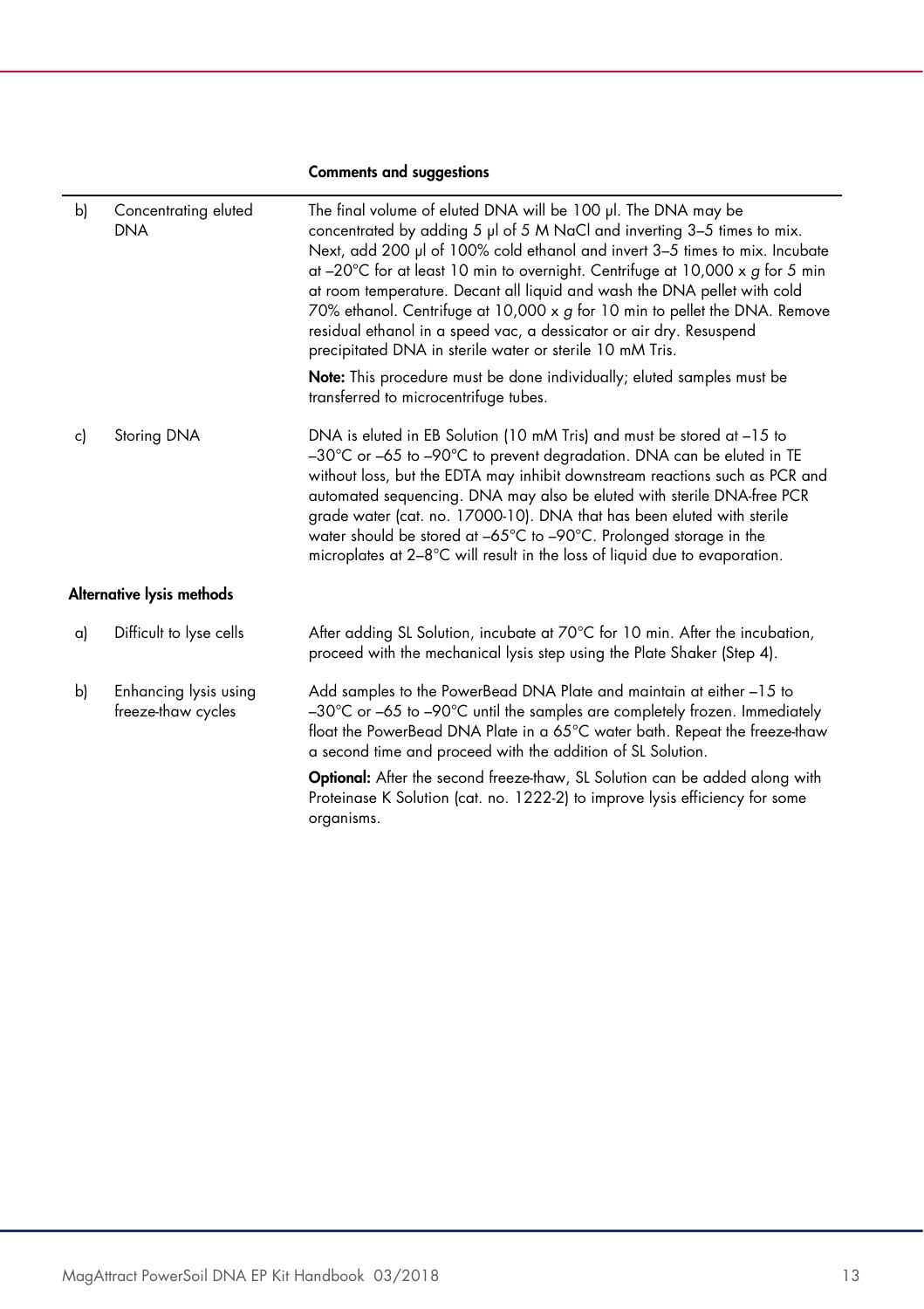# Ordering Information

| Product                                                                 | <b>Contents</b>                                                                                                                                   | Cat. no.   |
|-------------------------------------------------------------------------|---------------------------------------------------------------------------------------------------------------------------------------------------|------------|
| MagAttract PowerSoil DNA EP<br>Kit (384)                                | For 384 preps: Hands-free isolation<br>of DNA from soil using automated<br>processing and liquid handling<br>systems                              | 27100-4-EP |
| <b>Related products</b>                                                 |                                                                                                                                                   |            |
| MagAttract PowerSoil DNA KF<br>Kit (384)                                | For 384 preps: Hands-free isolation<br>of DNA from soil using automated<br>processing and liquid handling<br>systems                              | 27000-4-KF |
| MagAttract Microbial DNA Kit<br>(384)                                   | For 384 preps: Automated isolation<br>of DNA from microbial and food<br>cultures using automated processing<br>and liquid handling systems        | 27200-4    |
| MagAttract PowerMicrobiome<br>DNA/RNA KF Kit (384)                      | For 384 preps: Hands-free isolation<br>of nucleic acids from stool and gut<br>material using an automated<br>processing or liquid handling system | 27600-4-EP |
| MagAttract PowerClean® DNA<br>Kit (384)                                 | For 384 preps: Automated removal of<br>PCR inhibitors from previously purified<br>DNA using magnetic bead<br>technology                           | 27900-4-KF |
| PowerLyzer 24 Bench Top<br><b>Bead-Based Homogenizer</b><br>(110/220 V) | For the most efficient and complete<br>lysis and homogenization of any<br>biological sample                                                       | 13155      |
| TissueLyser II                                                          | For medium- to high-throughput<br>sample disruption for molecular<br>analysis                                                                     | 85300      |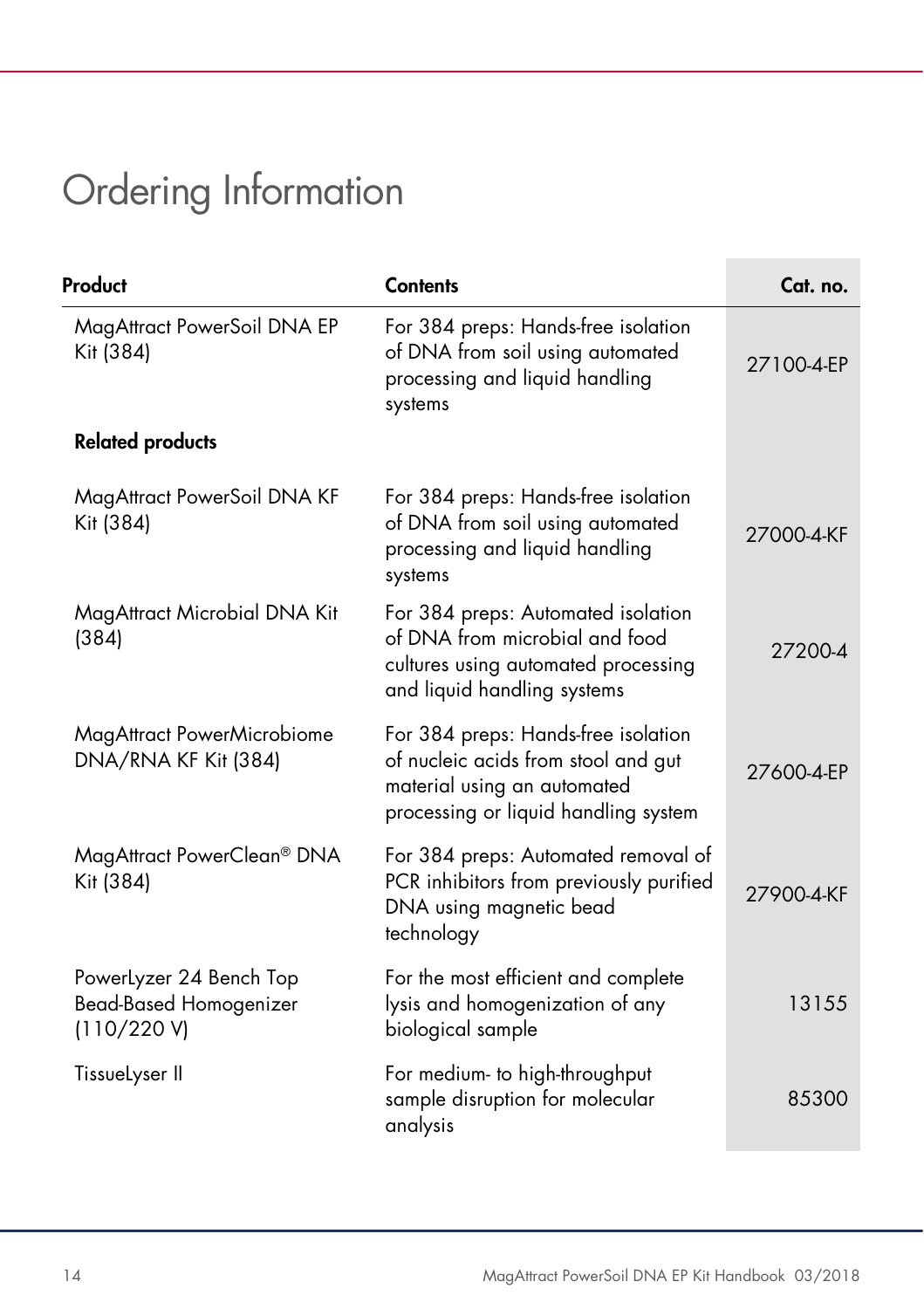| Product               | Contents                                                                                             | Cat. no. |
|-----------------------|------------------------------------------------------------------------------------------------------|----------|
| Plate Adapter Set     | Set of four adapters required to<br>assemble two 96 well plates onto<br>the 96 Well Plate Shaker     | 11990    |
| 96 well Magnet Type A | For the separation of magnetic beads<br>in wells of 96 well plates and<br>2 x 96 well Microplates FB | 36915    |

For up-to-date licensing information and product-specific disclaimers, see the respective QIAGEN kit handbook or user manual. QIAGEN kit handbooks and user manuals are available at www.qiagen.com or can be requested from QIAGEN Technical Services or your local distributor.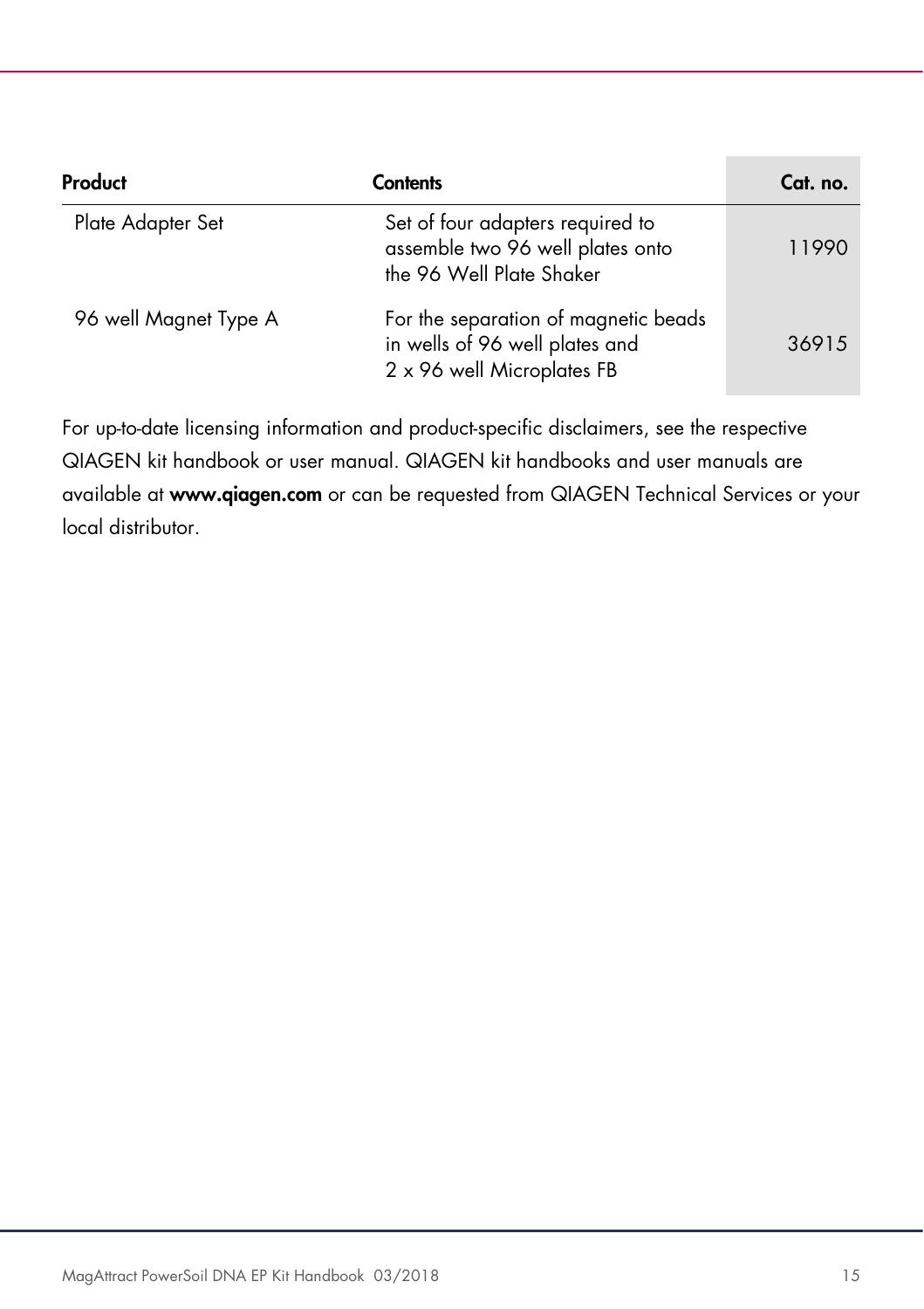**Notes**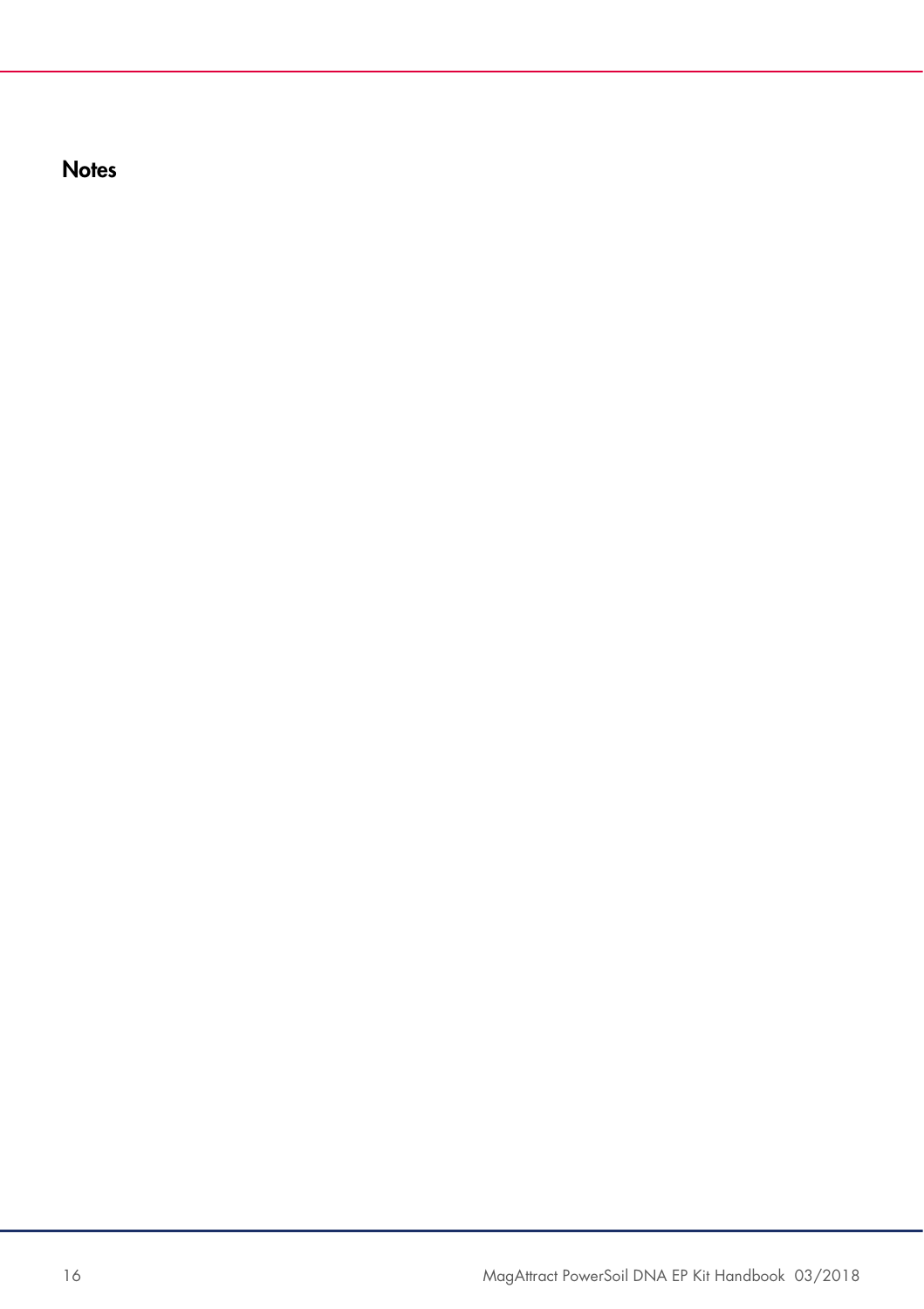**Notes**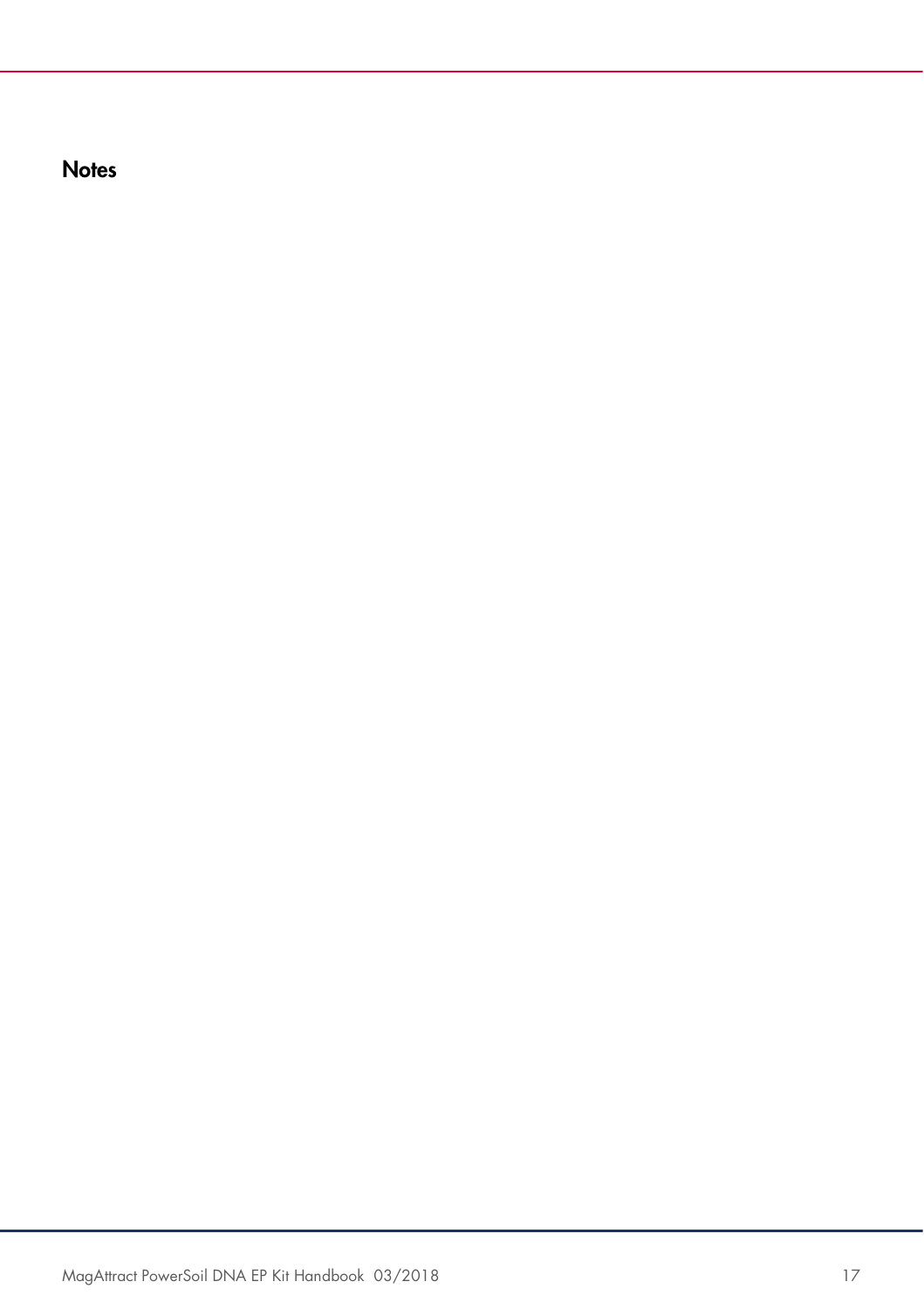**Notes**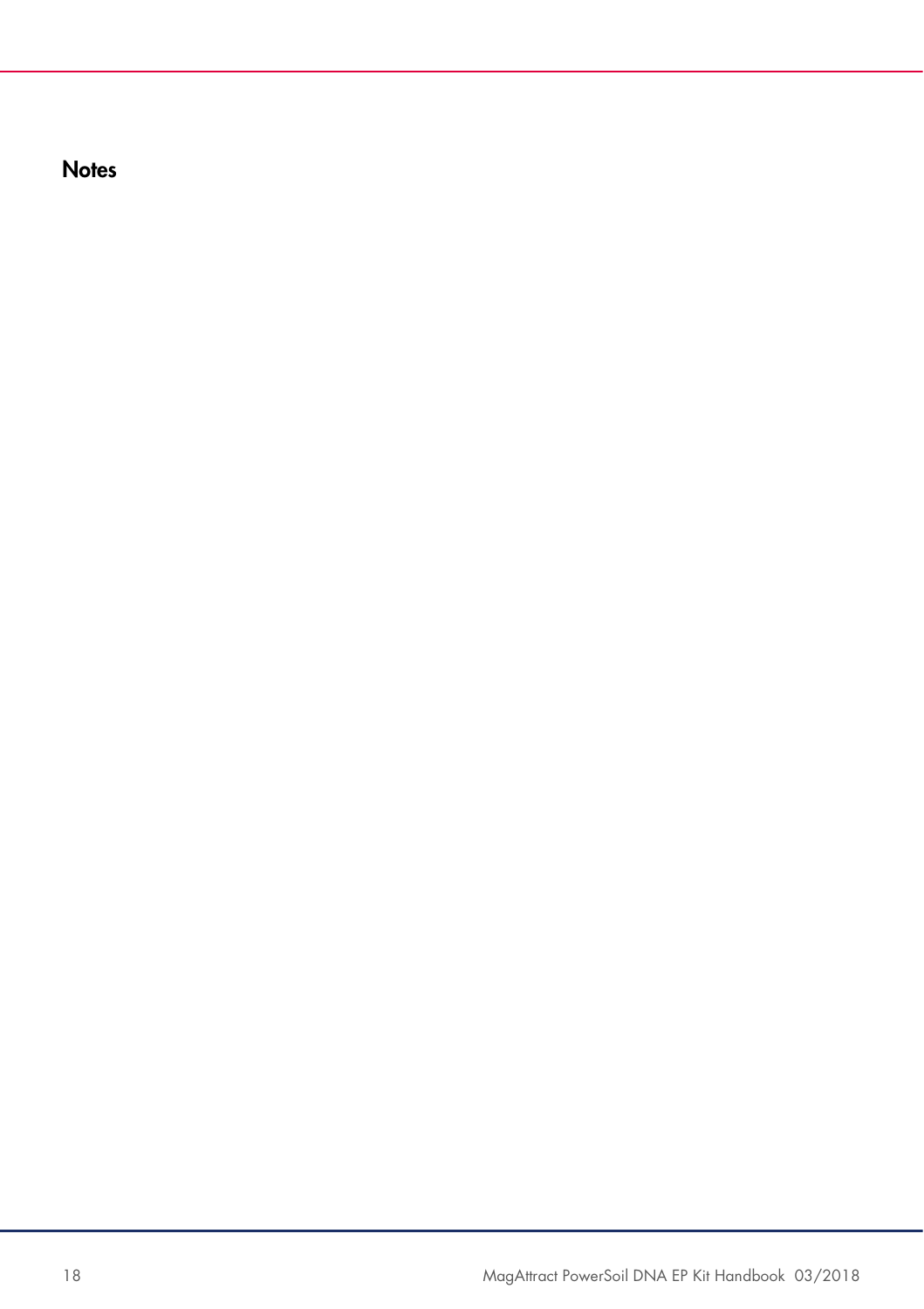Trademarks: QIAGEN®, Sample to Insight®, ClearMag®, Inhibitor Removal Technology®, MagAttract®, PowerClean®, PowerLyzer®, PowerMag®, PowerMicrobiome®, PowerSoil® (QIAGEN Group); Eppendorf®, epMotion® (Eppendorf AG); Rainin™ (Rainin LLC); Vortex-Genie® (Scientific Industries); ART™, PicoGreen®, Thermo Scientific<sup>tM</sup> (Thermo Fisher Scientific, Inc.). Registered names, trademarks, etc. used in this document, even when not specifically marked as such, may still be legally protected.

#### Limited License Agreement for MagAttract PowerSoil DNA EP Kit

Use of this product signifies the agreement of any purchaser or user of the product to the following terms:

- 1. The product may be used solely in accordance with the protocols provided with the product and this handbook and for use with components contained in the kit only. QIAGEN grants no license under any of its intellectual property to use or incorporate the enclosed components of this kit with any components not included within this kit except as described in the protocols provided with the product, this handbook, and additional protocols available at www.qiagen.com. Some of these additional protocols have been provided by QIAGEN users for QIAGEN users. These protocols have not been thoroughly tested or optimized by QIAGEN. QIAGEN neither guarantees them nor warrants that they do not infringe the rights of third-parties.
- 2. Other than expressly stated licenses, QIAGEN makes no warranty that this kit and/or its use(s) do not infringe the rights of third-parties.
- 3. This kit and its components are licensed for one-time use and may not be reused, refurbished, or resold.
- 4. QIAGEN specifically disclaims any other licenses, expressed or implied other than those expressly stated.
- 5. The purchaser and user of the kit agree not to take or permit anyone else to take any steps that could lead to or facilitate any acts prohibited above. QIAGEN may enforce the prohibitions of this Limited License Agreement in any Court, and shall recover all its investigative and Court costs, including attorney fees, in any action to enforce this Limited License Agreement or any of its intellectual property rights relating to the kit and/or its components.

For updated license terms, see www.qiagen.com.

HB-2278-001 © 2018 QIAGEN, all rights reserved.